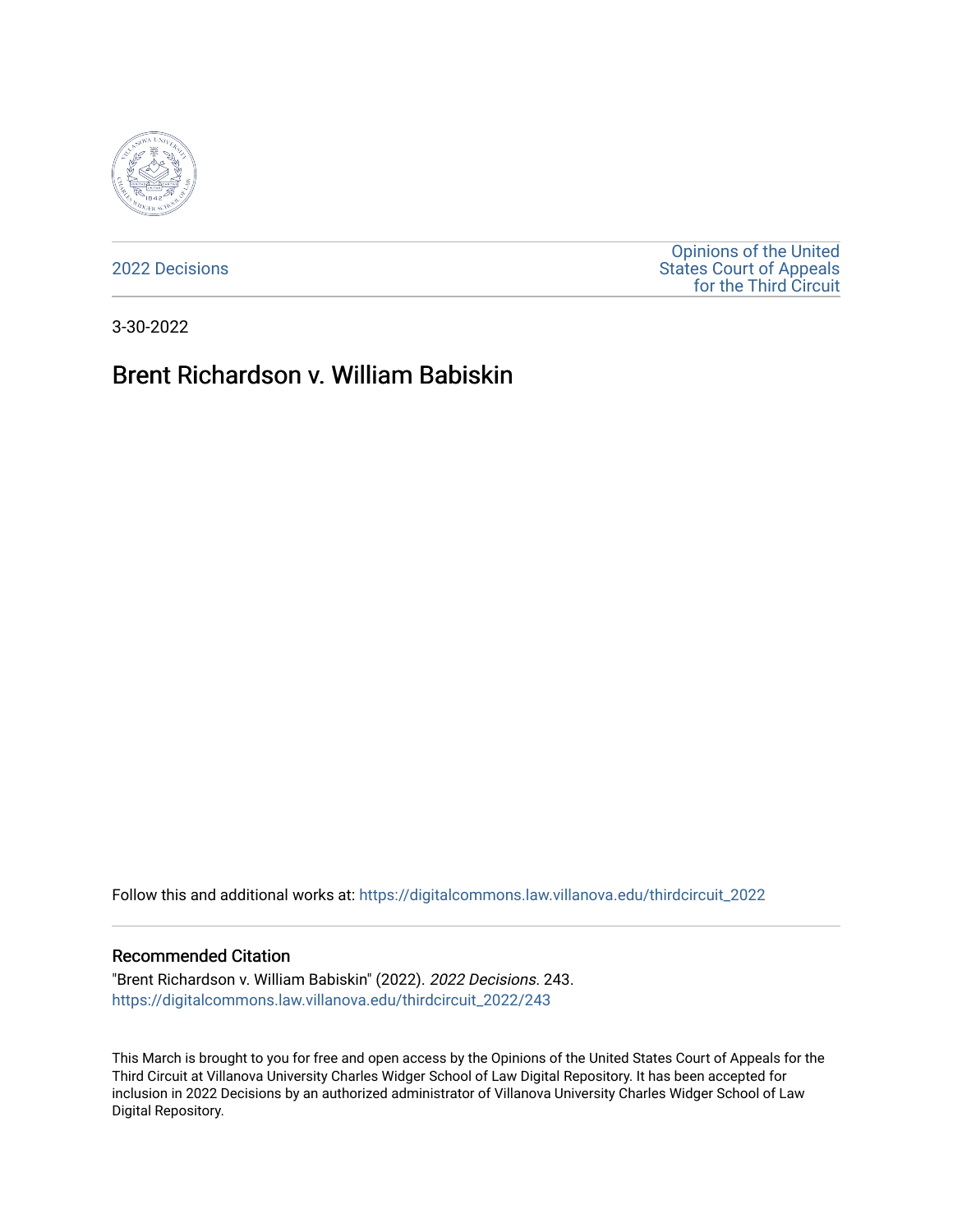#### **NOT PRECEDENTIAL**

### UNITED STATES COURT OF APPEALS FOR THE THIRD CIRCUIT

\_\_\_\_\_\_\_\_\_\_\_

No. 20-1909 \_\_\_\_\_\_\_\_\_\_

## BRENT ANDREW RICHARDSON, Appellant

v.

## WILLIAM A. BABISKIN; AMERICAN ARBITRATION ASSOCIATION; PORT AUTHORITY OF NEW YORK AND NEW JERSEY; PORT AUTHORITY POLICE DEPARTMENT

\_\_\_\_\_\_\_\_\_\_\_\_\_\_\_\_\_\_\_\_\_\_\_\_\_\_\_\_\_\_\_\_\_\_

On Appeal from the United States District Court for the District of New Jersey (D.C. Civil Action No. 2-19-cv-12891) District Judge: Honorable Ester Salas

\_\_\_\_\_\_\_\_\_\_\_\_\_\_\_\_\_\_\_\_\_\_\_\_\_\_\_\_\_\_\_\_\_\_\_\_

Submitted Pursuant to Third Circuit LAR 34.1(a) January 7, 2021 Before: CHAGARES, Chief Judge, PHIPPS, and COWEN, Circuit Judges

> (Opinion filed: March 30, 2022) \_\_\_\_\_\_\_\_\_\_\_

> > OPINION\* \_\_\_\_\_\_\_\_\_\_\_

PER CURIAM

<sup>\*</sup> This disposition is not an opinion of the full Court and pursuant to I.O.P. 5.7 does not constitute binding precedent.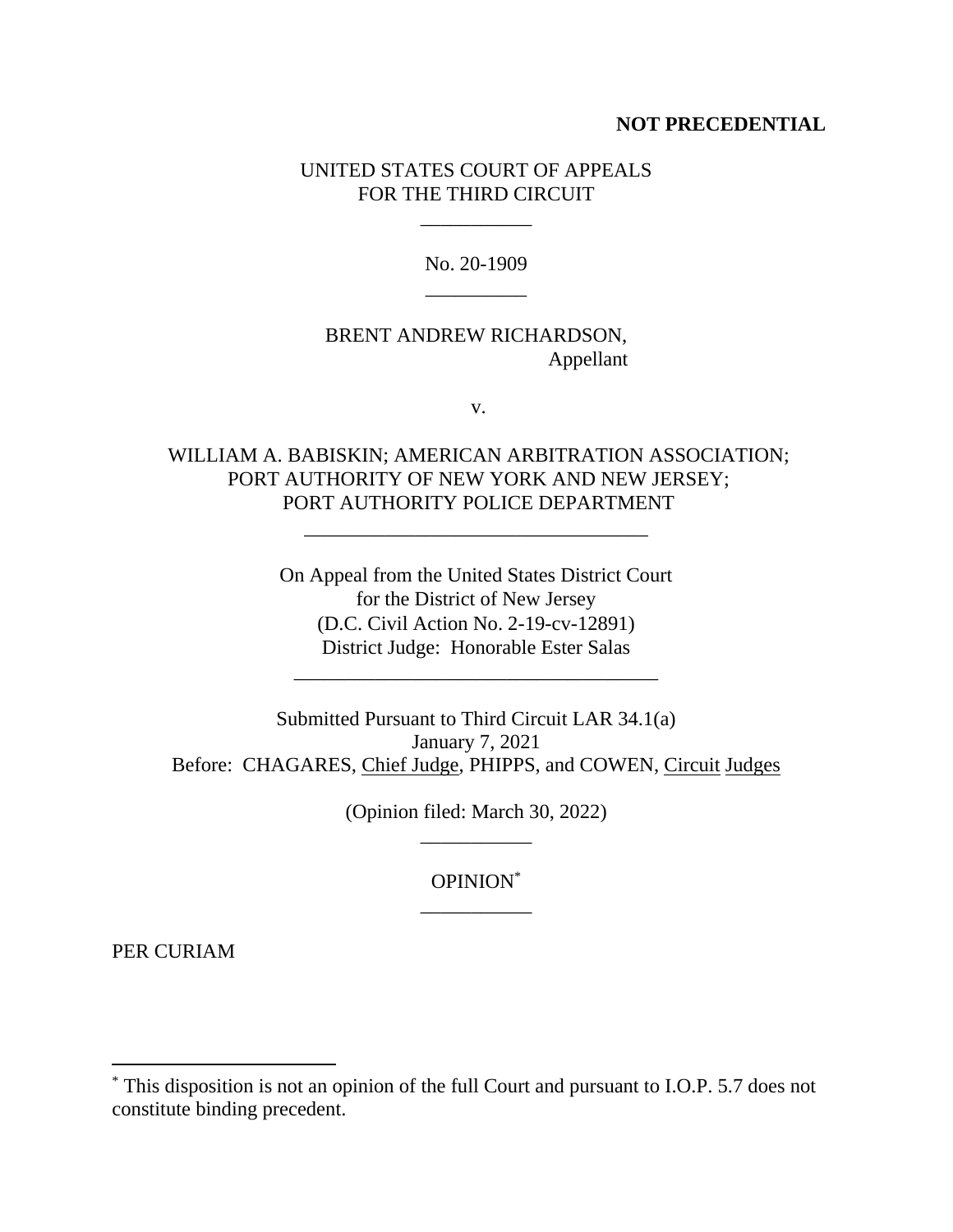Pro se appellant Brent Richardson appeals from an order of the United States District Court for the District of New Jersey dismissing his motion to vacate an adverse arbitration award. For the following reasons, we will affirm.

Richardson was employed as a police officer with the Port Authority of New York and New Jersey (Port Authority). He was subject to an employment disciplinary hearing for misconduct arising from his conviction for indecent assault, a second-degree misdemeanor. The proceedings resulted in an Arbitration Award issued on October 26, 2018, finding just cause for Richardson's termination from employment. On May 23, 2019, Richardson filed in the District Court an Order to Show Cause, arguing that the time should be tolled for filing a motion to vacate the arbitration award under the Federal Arbitration Act (FAA) because he was not personally served a copy of the award; rather, service was made solely on his attorney, who had passed away on November 18, 2018. In an order entered July 2, 2019, the District sua sponte dismissed the action for lack of subject matter jurisdiction and denied the motion. The dismissal was without prejudice to Richardson's filing an amended motion curing the deficiencies noted by the District Court.

On July 19, 2019, Richardson filed a Motion to Vacate the Arbitration Award pursuant to 9 U.S.C.  $\S 10$ .<sup>1</sup> The Port Authority moved to dismiss the motion for lack of

<sup>&</sup>lt;sup>1</sup> The FAA provides that "the United States court in and for the district wherein the award was made may make an order vacating the award upon the application of any party to the arbitration." 9 U.S.C. § 10(a). "Notice of a motion to vacate . . . must be served upon the adverse party or his attorney within three months after the award is filed or delivered." 9 U.S.C. § 12.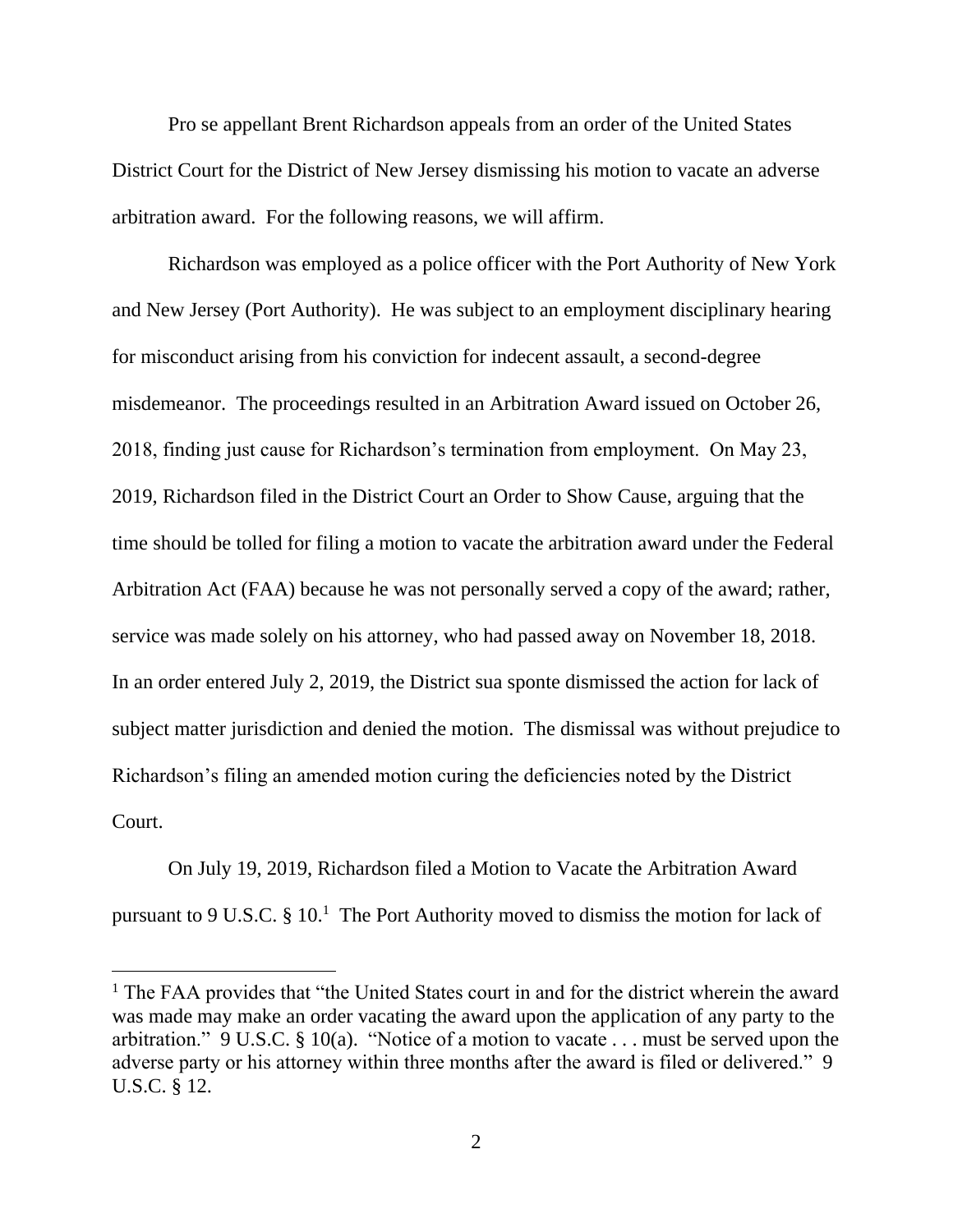subject matter jurisdiction and because it was time-barred. The District Court granted the motion to dismiss and this appeal ensued.

We have appellate jurisdiction pursuant to 28 U.S.C.  $\S 1291$ .<sup>2</sup> We review de novo a district court's dismissal of an action for lack of subject matter jurisdiction. See Nichole Med. Equip. & Supply, Inc. v. TriCenturion, Inc., 694 F.3d 340, 347 (3d Cir. 2012). Because the Port Authority's attack on jurisdiction is facial, we consider only the facts alleged in the motion to vacate and draw reasonable inferences in the light most favorable to Richardson. Id. Our review of the District Court's determination that the action was otherwise time-barred is also de novo. See Dixon Ticonderoga Co. v. Estate of O'Connor, 248 F.3d 151, 161 (3d Cir. 2001).

The only basis on which Richardson asserted federal jurisdiction was the FAA. As the District Court properly observed, the FAA does not itself provide for independent federal-question jurisdiction; rather, federal jurisdiction "must be [based on] diversity of citizenship or some other independent basis." Moses H. Cone Mem'l Hosp. v. Mercury Constr. Corp., 610 U.S. 1, 25 n.32 (1983). That independent basis must be evident from the face of the complaint. See Goldman v. Citigroup Glob. Markets Inc., 834 F.3d 242, 255 (3d Cir. 2016) (holding that a district court may not "look through" to the underlying arbitration for a basis for federal question jurisdiction).

<sup>&</sup>lt;sup>2</sup> Although the District Court's dismissal was without prejudice, the order is considered final for purposes of § 1291 because, as discussed *infra* in footnote 4, the time for filing a motion to vacate arbitration has expired. See Ahmed v. Dragovich, 297 F.3d 201, 207 (3d Cir. 2002).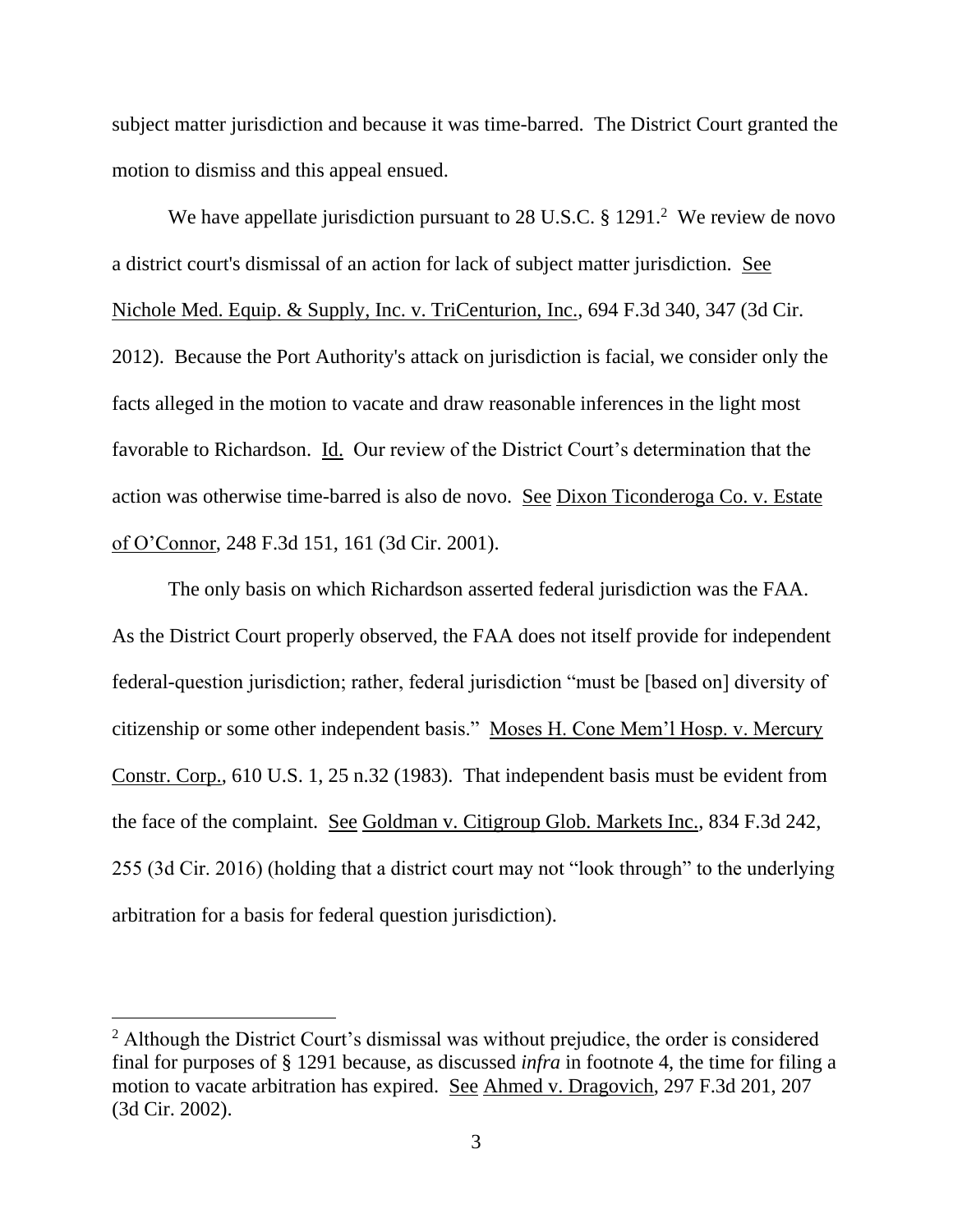We agree with the District Court that it lacked jurisdiction under 28 U.S.C. § 1332 because the necessary complete diversity was absent. See Mennen Co. v. Atl. Mut. Ins. Co., 147 F.3d 287, 290 (3d Cir. 1998) ("[J]urisdiction [under § 1332] is lacking if any plaintiff and any defendant are citizens of the same state."). Richardson averred in his pleadings before the District Court that he was a resident of New York, and the Port Authority is considered a citizen of both New York and New Jersey for purposes of diversity jurisdiction.<sup>3</sup> World Trade Ctr. Props., L.L.C. v. Hartford Fire Ins. Co., 345 F.3d 154, 184 (2d Cir. 2003), overruled on other grounds by Wachovia Bank, N.A. v. Schmidt, 546 U.S. 303, 309-10 (2006) (holding that, as a political subdivision of both states, "the Port Authority is not so closely aligned with the two state governments that created it to foreclose its being treated as a citizen of both New York and New Jersey for diversity purposes") (citing Illinois v. City of Milwaukee, 406 U.S. 91, 97 (1972) ("It is well settled that for the purposes of diversity of citizenship, political subdivisions are citizens of their respective States."); see also Yancoskie v. Delaware River Port

<sup>&</sup>lt;sup>3</sup> Richardson argues for the first time on appeal that there was diversity jurisdiction because he is a resident of Pennsylvania. But he admitted in his Order to Show Cause that he was a resident of New York, and his motion to vacate the arbitration award, filed eight weeks later, was mailed from the same New York address. See Glick v. White Motor Co., 458 F.2d 1287, 1291 (3d Cir. 1972) (explaining that judicial admissions are also binding in a case on appeal). Even assuming Richardson subsequently changed his domicile, the existence of diversity is generally determined at the time that the complaint is filed. See Freeport-McMoRan, Inc. v. K N Energy, Inc., 498 U.S. 426, 429 (1991); Nationwide Mut. Fire Ins. Co. v. T & D Cottage Auto Parts & Serv., Inc., 705 F.2d 685, 688 (3d Cir. 1983) (diversity jurisdiction determined "by the facts that existed at the time the complaint was filed"); see also Rosado v. Wyman, 397 U.S. 397, 405 n.6 (1970) (noting "the well-settled rule that a federal court does not lose jurisdiction over a diversity action which was well founded at the outset even though one of the parties may later change domicile").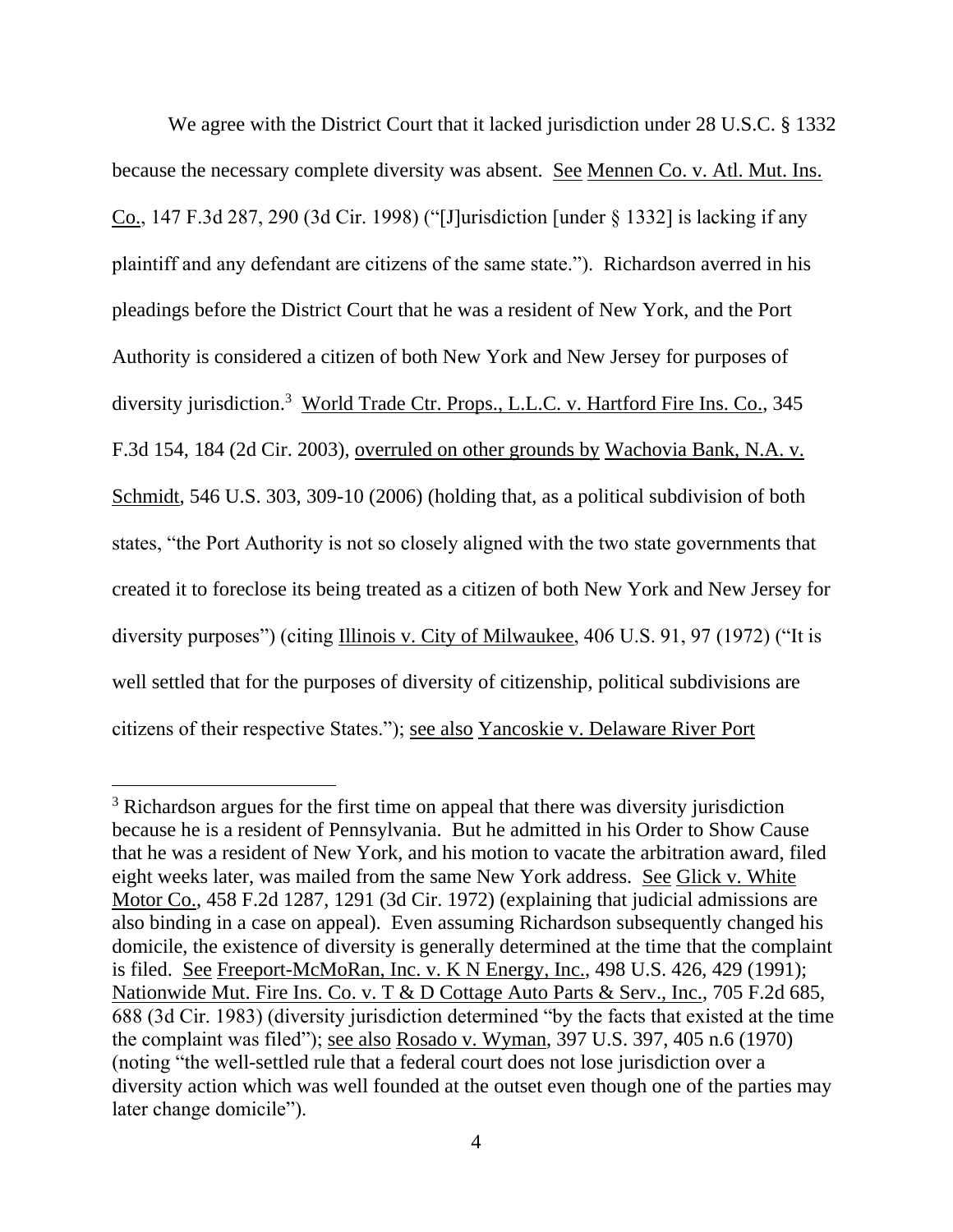Authority, 528 F.2d 722, 727 n.17 (3d Cir.1975) (holding that, for purposes of determining diversity of citizenship jurisdiction, the Delaware River Port Authority, as a "body corporate and politic," "should be treated as a corporation incorporated in both New Jersey and Pennsylvania" and deemed a citizen of both); see generally Hertz Corp. v. Friend, 559 U.S. 77, 88 (2010) (noting that a corporation is "deemed a citizen of any State by which it has been incorporated and of the State where it has its principal place of business") (citation omitted).

We also agree that the District Court lacked federal jurisdiction under 28 U.S.C. § 1331. Richardson argued that his motion to vacate raises a federal question for purposes of jurisdiction because the arbitration process violated his due process and equal protection rights. In particular, Richardson alleged that undue delay in the disciplinary proceedings and his suspension without pay were in violation of the labor agreement, and, contrary to the Arbitrator's finding, were the result of discriminatory animus. Federal question jurisdiction exists where a motion to vacate under § 10 raises on its face "a stated federal issue, actually disputed and substantial, which a federal forum may entertain without disturbing any congressionally approved balance of federal and state judicial responsibilities" Goldman, 834 F.3d at 249 (applying the "well-pleaded complaint rule" to § 10 motions) (citation omitted). We agree with the District Court that Richardson's allegations do not raise a substantial federal issue warranting federal jurisdiction, as they largely mirror the grounds for vacating the award under 9 U.S.C. §

5